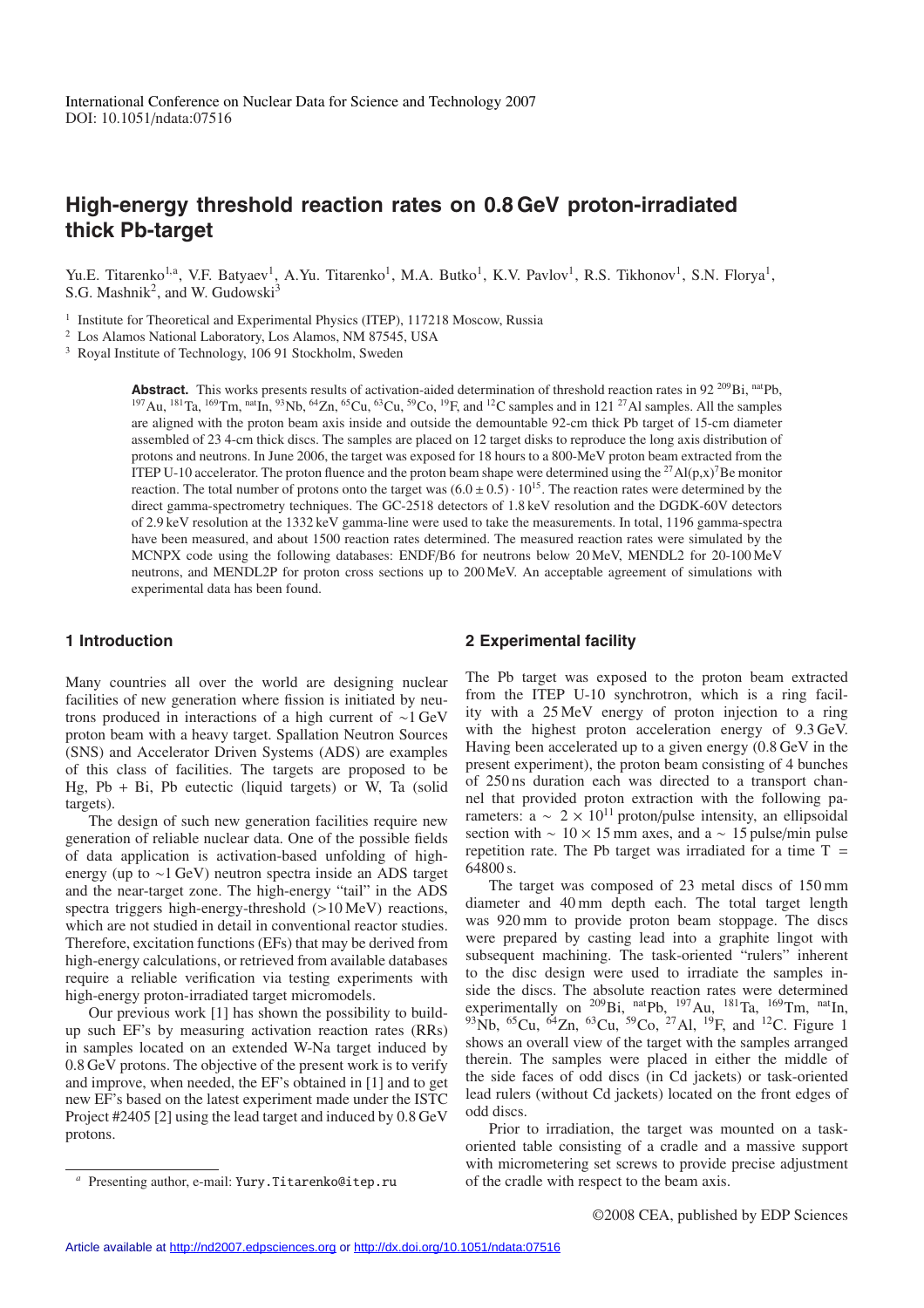

**Fig. 1.** Overall view of Pb target with experimental samples.

**Table 1.** Proton beam parameters.

| Proton number     | $(6.0 \pm 0.5) \cdot 10^{15}$ |
|-------------------|-------------------------------|
| $x_0$ (cm)        | $0.27 \pm 0.10$               |
| $\sigma_r$ (cm)   | $0.80 \pm 0.06$               |
| $y_0$ (cm)        | $0.44 \pm 0.15$               |
| $\sigma_{v}$ (cm) | $0.70 \pm 0.09$               |
| Power $(W)$       | $11.9 \pm 1.0$                |

#### **3 Proton beam monitoring and normalization**

The number of protons on the target and the proton shape were determined using an Al monitor of 170-mm diameter placed at 5 cm before the first disc to intercept the proton beam. Having been irradiated, the monitor was cut into its fragments, most of which were  $2 \times 2$  cm squares. In each of the fragments, the numbers of the  ${}^{7}$ Be,  ${}^{22}$ Na, and  ${}^{24}$ Na nuclei produced were determined by the gamma-spectrometry techniques. Since the number of <sup>7</sup>Be nuclei produced in each of the fragments is proportional to the number of protons through a fragment, the respective results obtained using the <sup>27</sup>Al(p,x)<sup>7</sup>Be reaction data have made it possible to determine the number of protons through each fragment and, after that, reproduce the proton beam shape.

Table 1 presents the results of determining the proton beam parameters, namely, the number (*N*) of particles that hit the target throughout the irradiation time, the positions of Gaussian centers  $(x_0, y_0)$ , their standard deviations  $(\sigma_x, \sigma_y)$ , and the power calculated as  $W = N \cdot E/T$ , where *E* is the proton beam energy; *N* is the total number of protons that hit the target, and *T* is the total target irradiation time.

# **4 Experimental results**

The absolute rates of the independent and cumulative threshold reactions in different experimental samples were determined by the gamma-spectrometry techniques using the expressions [3]

$$
R_1^{cum} = \frac{A_1}{N_T \cdot \eta_2 \cdot \varepsilon_2 \cdot \nu_1} \cdot \frac{\lambda_2 - \lambda_1}{\lambda_2} \cdot \frac{1}{F_1}
$$

| <b>Table 2.</b> List of the reaction rates measured. |
|------------------------------------------------------|
|------------------------------------------------------|

| Sam-<br>ples          | Products                                                                                                                                                                                                                                                                                                                                                                                                                                                                                                                                              | Number of<br>reaction<br>rates/<br>samples |
|-----------------------|-------------------------------------------------------------------------------------------------------------------------------------------------------------------------------------------------------------------------------------------------------------------------------------------------------------------------------------------------------------------------------------------------------------------------------------------------------------------------------------------------------------------------------------------------------|--------------------------------------------|
| 209Bi                 | $^{203}$ Bi, $^{202}$ Bi, $^{201}$ Bi, $^{203}$ Pb(i), $^{203}$ Pb, $^{202m}$ Pb,<br><sup>201</sup> Pb, <sup>200</sup> Pb, <sup>199</sup> Pb, <sup>198</sup> Pb, <sup>202</sup> Tl, <sup>201</sup> Tl, <sup>200</sup> Tl(i),<br><sup>200</sup> Tl, <sup>199</sup> Tl, <sup>198</sup> Tl, <sup>197</sup> Tl, <sup>196</sup> Tl, <sup>203</sup> Hg, <sup>192</sup> Hg,<br>200m Au, <sup>191</sup> Pt, <sup>172</sup> Lu, <sup>103</sup> Ru, <sup>96</sup> Tc, <sup>99</sup> Mo, <sup>96</sup> Nb,<br>95 Nb, 95 Zr, 88 Y, 82 Br, 58 Co.                  | 327/12                                     |
| 197Au                 | <sup>198</sup> Au, <sup>196</sup> Au, <sup>196m</sup> Au, <sup>195</sup> Au, <sup>194</sup> Au, <sup>193</sup> Au,<br><sup>192</sup> Au, <sup>191</sup> Au, <sup>191</sup> Pt, <sup>189</sup> Pt, <sup>188</sup> Pt, <sup>195m</sup> Ir, <sup>192</sup> Ir,<br><sup>190</sup> Ir, <sup>188</sup> Ir, <sup>187</sup> Ir, <sup>186</sup> Ir, <sup>186m</sup> Ir, <sup>185</sup> Ir, <sup>184</sup> Ir, <sup>185</sup> Os,<br><sup>183</sup> Os, <sup>183m</sup> Os, <sup>182</sup> Os, <sup>183</sup> Re, <sup>182</sup> Re, <sup>182m</sup> Re.        | 240/12                                     |
| $181$ Ta              | <sup>182</sup> Ta, <sup>180</sup> Ta, <sup>178m</sup> Ta, <sup>177</sup> Ta, <sup>176</sup> Ta, <sup>175</sup> Ta, <sup>173</sup> Ta,<br><sup>181</sup> Hf, <sup>180m</sup> Hf, <sup>175</sup> Hf, <sup>173</sup> Hf, <sup>172</sup> Hf, <sup>171</sup> Hf, <sup>170</sup> Hf,<br><sup>177</sup> Lu, <sup>172</sup> Lu, <sup>172</sup> Lu, <sup>171</sup> Lu, <sup>171</sup> Lu, <sup>170</sup> Lu, <sup>169</sup> Lu,<br><sup>169</sup> Yb, <sup>172</sup> Tm, <sup>165</sup> Tm, <sup>154m</sup> Tb, <sup>152m</sup> Eu.                            | 157/12                                     |
| <sup>nat</sup> In     | $^{113}$ Sn, $^{116}$ m $In,$ $^{115}$ m $In,$ $^{114}$ m $In,$ $^{113}$ m $In,$ $^{111}In,$ $^{110}In,$<br>$^{109}$ In, $^{115}$ Cd, $^{112}$ Ag, $^{111}$ Ag, $^{110m}$ Ag, $^{106m}$ Ag,<br><sup>105</sup> Ag, <sup>101</sup> Pd, <sup>100</sup> Pd, <sup>105</sup> Rh, <sup>102</sup> Rh, <sup>101m</sup> Rh, <sup>101</sup> Rh,<br><sup>100</sup> Rh(i), <sup>100</sup> Rh, <sup>99</sup> Rh, <sup>103</sup> Ru, <sup>97</sup> Ru, <sup>96</sup> Tc, <sup>95</sup> Tc,<br>95mTc, 94Tc, 96Nb, 90Nb, 89Zr, 87mY, 87Y.                              | 285/12                                     |
| $169$ Tm              | <sup>168</sup> Tm, <sup>167</sup> Tm, <sup>166</sup> Tm, <sup>165</sup> Tm, <sup>163</sup> Tm, <sup>161</sup> Er,<br><sup>160</sup> Er, <sup>157</sup> Dy, <sup>155</sup> Dy, <sup>160</sup> Tb, <sup>156</sup> Tb, <sup>155</sup> Tb, <sup>154</sup> Tb,<br><sup>153</sup> Tb, <sup>152</sup> Tb, <sup>151</sup> Tb, <sup>150</sup> Tb, <sup>149</sup> Gd, <sup>147</sup> Gd, <sup>156</sup> Eu,<br><sup>148</sup> Eu, <sup>146</sup> Eu, <sup>145</sup> Eu, <sup>151</sup> Pm, <sup>150</sup> Pm, <sup>148m</sup> Pm.                               | 26/1                                       |
| $^{27}$ Al            | $^{24}$ Na, $^{22}$ Na, $^{7}$ Be, $^{27}$ Mg.                                                                                                                                                                                                                                                                                                                                                                                                                                                                                                        | 169/114                                    |
| 59 <sub>Co</sub>      | $^{57}$ Ni, $^{60}$ Co, $^{58}$ Co, $^{58}$ mCo, $^{57}$ Co, $^{56}$ Co, $^{55}$ Co,<br><sup>59</sup> Fe, <sup>52</sup> Fe, <sup>56</sup> Mn, <sup>54</sup> Mn, <sup>52</sup> Mn, <sup>51</sup> Cr, <sup>48</sup> Cr,<br>48V, 48Sc, 47Sc, 46Sc, 44mSc, 44Sc, 43Sc, 47Ca,<br><sup>43</sup> K, <sup>42</sup> K, <sup>28</sup> Mg, <sup>24</sup> Na, <sup>22</sup> Na, <sup>7</sup> Be.                                                                                                                                                                  | 212/12                                     |
| $93$ Nb               | $\frac{90 \text{Mo}}{90 \text{Mo}}$ , $\frac{92 \text{m}}{90}$ Nb(i), $\frac{90 \text{Nb}}{90}$ , $\frac{89 \text{Zr}}{92 \text{r}}$ , $\frac{88 \text{Zr}}{92 \text{r}}$<br>90mY, 88Y, 80mY, 87mY, 87Y, 86mY, 86Y, 85mY,<br><sup>85</sup> Sr, <sup>83</sup> Sr, <sup>86</sup> Rb, <sup>83</sup> Rb, <sup>82</sup> Br, <sup>66</sup> Ge, <sup>57</sup> Ni, <sup>56</sup> Mn,<br><sup>54</sup> Mn, <sup>52</sup> Mn, <sup>51</sup> Cr, <sup>48</sup> V, <sup>48</sup> Sc, <sup>47</sup> Sc, <sup>46</sup> Sc, <sup>44m</sup> Sc,<br>44 Sc, 44 Sc, 44 K | 34/1                                       |
| ${}^{64}Zn$           | ${}^{65}$ Zn, ${}^{62}$ Zn, ${}^{64}$ Cu, ${}^{61}$ Cu, ${}^{57}$ Ni, ${}^{58}$ Co, ${}^{58}$ Co,<br><sup>58m</sup> Co, <sup>57</sup> Co, <sup>56</sup> Co, <sup>55</sup> Co, <sup>56</sup> Mn, <sup>54</sup> Mn, <sup>52</sup> Mn,<br>52mMn, 51Cr, 48mV, 48Sc, 46Sc.                                                                                                                                                                                                                                                                                 | 19/1                                       |
| ${}^{65}Cu$           | ${}^{62}$ Zn, ${}^{64}$ Cu, ${}^{61}$ Cu, ${}^{57}$ Ni, ${}^{56}$ Ni, ${}^{60}$ Co, ${}^{58}$ <sup>m</sup> Co,<br><sup>58</sup> Co, <sup>57</sup> Co, <sup>56</sup> Co, <sup>55</sup> Co, <sup>59</sup> Fe, <sup>56</sup> Mn, <sup>54</sup> Mn,<br><sup>52</sup> Mn, <sup>51</sup> Cr, <sup>48</sup> V, <sup>48</sup> Sc, <sup>47</sup> Sc, <sup>46</sup> Sc, <sup>44m</sup> Sc, <sup>47</sup> Ca.                                                                                                                                                    | 21/1                                       |
| ${}^{63}$ Cu          | ${}^{62}$ Zn, ${}^{64}$ Cu, ${}^{61}$ Cu, ${}^{57}$ Ni, ${}^{56}$ Ni, ${}^{60}$ Co, ${}^{58}$ mCo,<br><sup>58</sup> Co, <sup>57</sup> Co, <sup>56</sup> Co, <sup>55</sup> Co, <sup>59</sup> Fe, <sup>56</sup> Mn, <sup>54</sup> Mn,<br><sup>52</sup> Mn, <sup>51</sup> Cr, <sup>48</sup> V, <sup>48</sup> Sc, <sup>47</sup> Sc, <sup>46</sup> Sc, <sup>44m</sup> Sc, <sup>47</sup> Ca.                                                                                                                                                                | 24/1                                       |
| 59 <sub>Co</sub>      | ${}^{57}\text{Ni}, {}^{60}\text{Co}, {}^{58}\text{Co}, {}^{58}\text{mCo}, {}^{57}\text{Co}, {}^{56}\text{Co}, {}^{55}\text{Co},$<br><sup>59</sup> Fe, <sup>52</sup> Fe, <sup>56</sup> Mn, <sup>54</sup> Mn, <sup>52</sup> Mn, <sup>51</sup> Cr, <sup>48</sup> Cr, <sup>48</sup> V,<br>48 Sc, 47 Sc-I, 47 Sc, 46 Sc, 44 mSc, 44 Sc-I, 44 Sc,<br>43 Sc, 47 Ca, 44 K, 43 K.                                                                                                                                                                              | 27/1                                       |
| $^{19}F$<br>$^{12}C1$ | <sup>18</sup> F, <sup>11</sup> C, <sup>7</sup> Be                                                                                                                                                                                                                                                                                                                                                                                                                                                                                                     | 3/1                                        |
|                       | <b>TOTAL</b>                                                                                                                                                                                                                                                                                                                                                                                                                                                                                                                                          | 1544/210                                   |

$$
R_2^{ind} = \left(\frac{A_2}{F_2} + \frac{A_1}{F_1} \cdot \frac{\lambda_1}{\lambda_2}\right) \cdot \frac{1}{N_T \cdot \eta_2 \cdot \varepsilon_2}
$$
  

$$
R_2^{cum} = R_2^{ind} + \nu_1 \cdot R_1^{cum} = \left(\frac{A_1}{F_1} + \frac{A_2}{F_2}\right) \cdot \frac{1}{N_T \cdot \eta_2 \cdot \varepsilon_2}
$$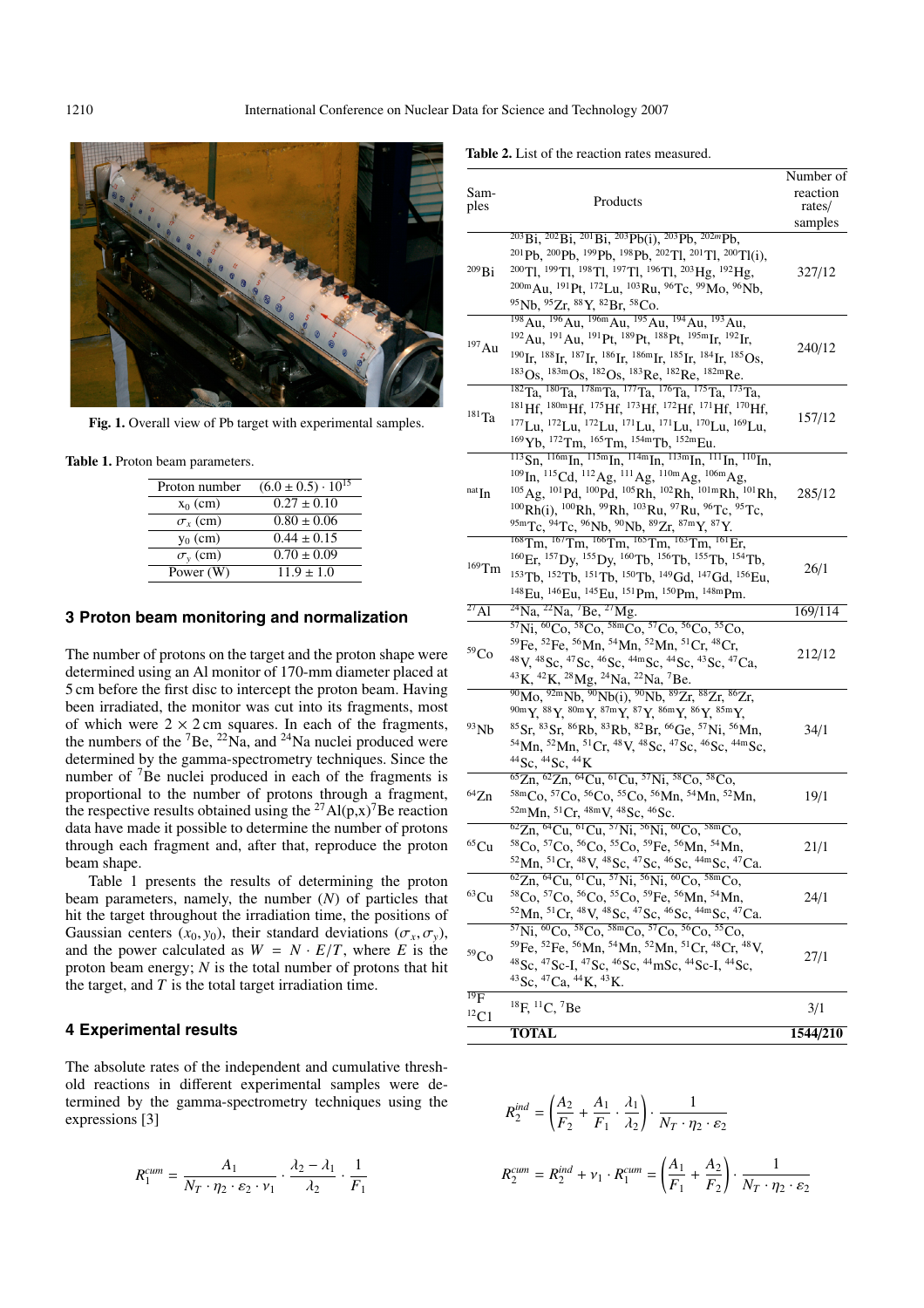

Fig. 2. Experimental and calculated distributions of the <sup>209</sup>Bi reaction products along the surface outside the Pb target.

where  $A_0$ ,  $A_1$ , and  $A_2$  are factors determined by least-squares fitting the experimental count rates of the parent (1) and daughter (2) nuclides;  $N_T$  is the number of nuclei in an irradiated experimental sample;  $\eta_1$  and  $\eta_2$  are quantum abundances of the nuclides at energies  $E_1$  and  $E_2$ ;  $\lambda_1$  and  $\lambda_2$  are decay constants;  $\varepsilon_1$  and  $\varepsilon_1$  are absolute efficiencies of spectrometer at  $E_1$  and  $E_2$ ;  $F_1$  and  $F_2$  are nuclide saturation functions. The data to be used to identify the nuclides produced have been adopted from the PCNUDAT database [4]. Table 2 lists the measured reaction rates.

Figures 2–5 show some of the simulated experimental reaction rates. All the measured reaction rates will be presented in the report on ISTC #2405 Project and in the SINBAD nuclear database (OECD Nuclear Energy Agency Data Bank).

# **5 Computational simulation of experimental reaction rates**

The measured RRs are integral multiplication of the respective reactions cross sections and particle spectra in the measuring places

$$
R_x = R_{n,x} + R_{p,x} = \sum_{i=n,p} \int \sigma_{i,x}(E) \cdot \varphi_i(E) dE.
$$

The spectra of particles (protons and neutrons) were simulated with the MCNPX code [5]. The cross sections were obtained



**Fig. 3.** Experimental and calculated distributions of the <sup>59</sup>Co reaction products along the axis of the Pb target.

**Table 3.** Sources of used cross sections  $\sigma_{i,x}(E)$ .

| $E$ (MeV)            | <b>Neutrons</b> | Protons      |           |  |
|----------------------|-----------------|--------------|-----------|--|
| <100                 | <b>MENDL2</b>   | $MENDL2p*$   | $+$ EXFOR |  |
| >100                 | <b>LAHET</b>    | <b>LAHET</b> |           |  |
| $*$ - up to 200 MeV. |                 |              |           |  |

as shown in table 3 using the MENDL [6] (MENDL2p [7] for protons) databases and the LAHET code [8].

The input cross section data were analyzed with the view of their internal consistency and accord with the experimental data available from the EXFOR database. Our analysis of the RRs calculated from the input cross sections shows that some of the input cross sections should be corrected. The analysis and correction procedures are described in detail in [9], where the corrections are shown to permit satisfactory agreements with the experimental RRs.

The results of computational simulating the reaction rates are shown in figures 2–5 together with experimental data. The figures show satisfactory agreement between simulated and experimental values for most of the reaction rates. However, there are a number of systematic deviations of simulations from the data, namely,

• the reaction rates simulated for the axis points on first disks are underestimated by factors of  $1.5 - 3.0$  as compared with experimental data, because the real lateral distribution of the proton beam may differ from the Gaussian, used in simulations (see [9]);